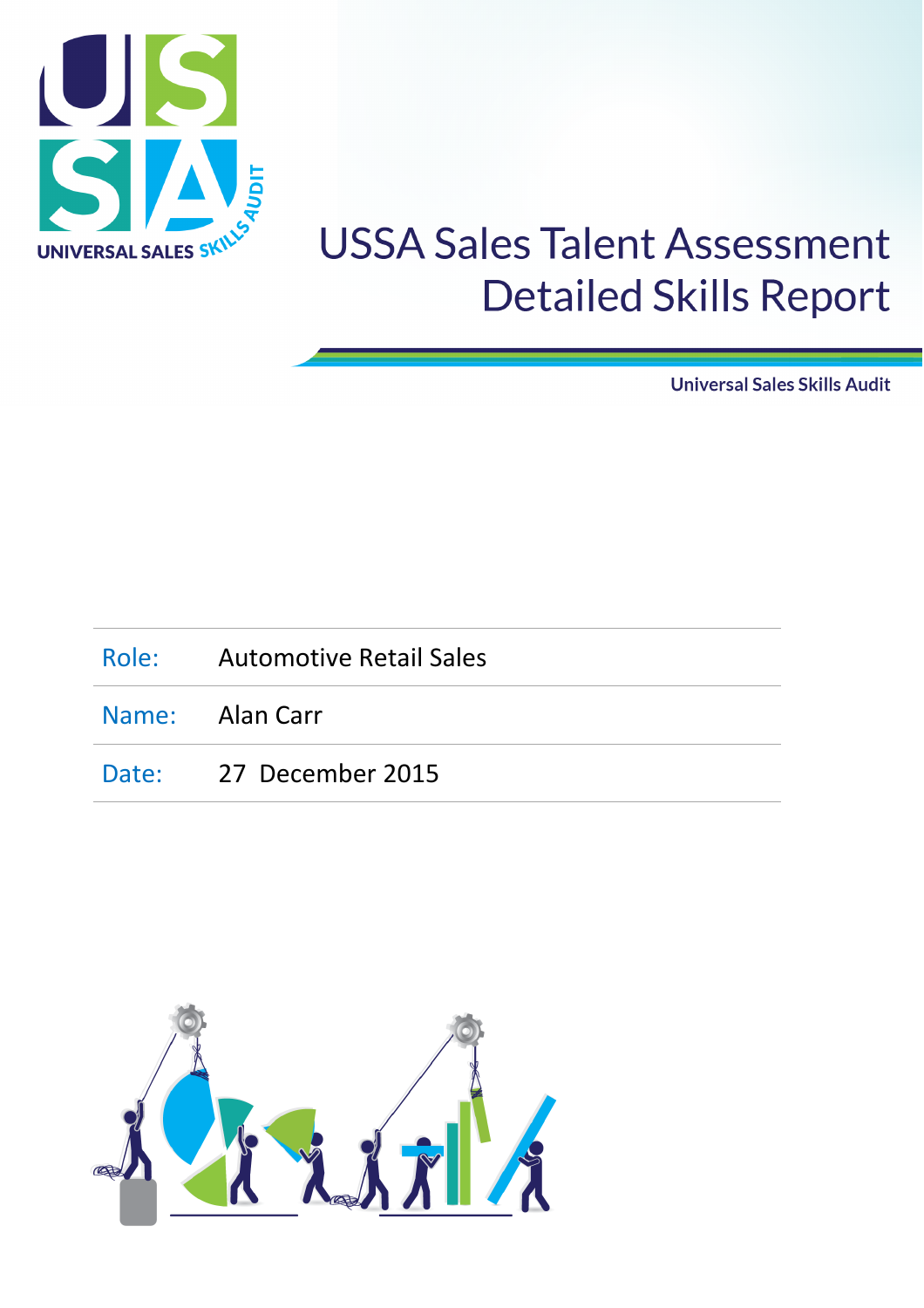

#### **::** Introduction

**Universal Sales Skills Audit** 

This report compares the candidate's stated skills compared with the capabilities expected of a High-Performer in the selected role.

#### Role selection

To ensure this information is relevant, it is critical that the candidate has been assessed for the correct role. Should you be in any doubt about which role is the most appropriate to use in the context of the person named in this report, please consult a specialist in Job Role Analysis, The USSA directly, or one of The USSA's Accredited Partners (a list of which can be found on The USSA website at www.universalsalesskillsaudit.com).

Alternatively, you can make your own judgement about the appropriateness of this assessment by reviewing the role descriptions on The USSA's website: see http://www.universalsalesskillsaudit.com. This will help you confirm whether the activities described in the appropriate role description match your expectations of the role the candidate is being asked to perform. This assessment only examines those capabilities relating to the activities described in the corresponding USSA role description.

#### How to read this report

The **skills summary section** identifies groups of skills which are important to effectiveness in this role.

The **bar chart** indicates the candidate's likely level of strength in each area, based on detailed analysis of their stated capabilities: it shows whether or not the candidate's skills are generally within the Optimal Range across each skill group.

The **definition for each skill group** is shown immediately below the bar graph. These ratings can identify general areas of strength that can be harnessed to improve effectiveness. They can also identify key skill groups where targeted development may improve performance.

The **Detailed Skills Analysis** that follows the summary section should always be consulted, as there may be individual skills that fall outside the Optimal Range and which may require further development. This section enables you to drill down by breaking each skill group into its individual component skills.

#### Notes to help you interpret the Detailed Skills Analysis section of this report.

The meter charts summarise each skill. The indicator at the left hand side indicates low skill; at the centre indicates some skills; and at the right hand side indicates a good level of skill for this role.

The ticks, crosses and circles indicate which aspects of the candidate's skills are likely to contribute positively or more negatively to the effective performance of the role they are being assessed for.

| **           | Key limitation    | Strongly likely to have a negative impact               |
|--------------|-------------------|---------------------------------------------------------|
| *            | Likely limitation | Likely to have a negative impact                        |
| O            | Moderate          | Likely to have neither a positive nor a negative impact |
| ✓            | Likely strength   | Likely to have a positive impact                        |
| $\checkmark$ | Key strength      | Strongly likely to have a positive impact               |

Indicates that one or more questions were not answered in the area shown next to the flag.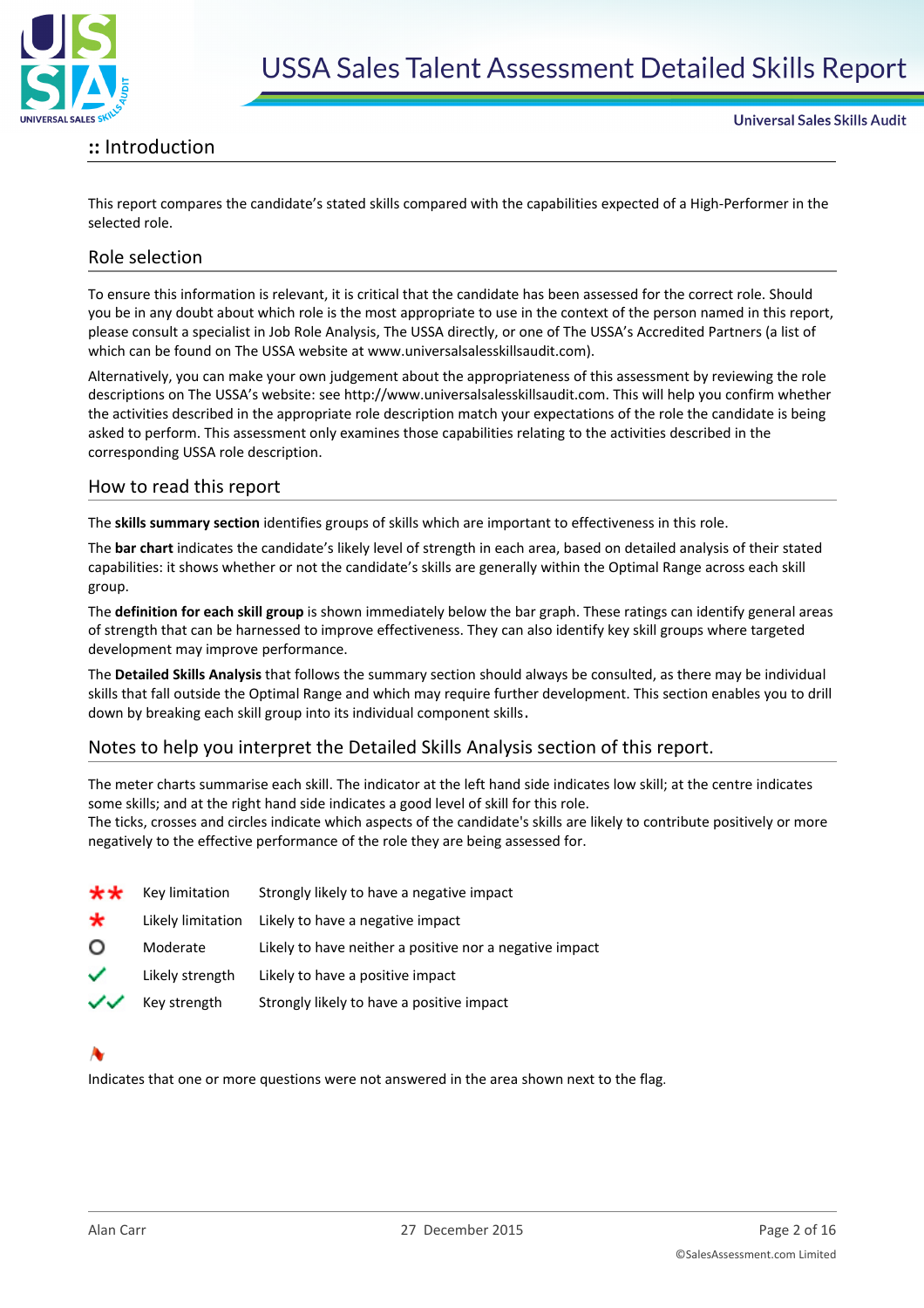

#### **::** Summary of Alan Carr's Skills

#### 1. Business Skills

These are the skills required to establish personal and **Optimal Range** company credibility, especially with the customer, but also with suppliers, partners and stakeholders for the purpose of realizing benefits from the relationship. **<sup>L</sup> <sup>H</sup>**



**Universal Sales Skills Audit** 

#### 2. Customer Contact

These are the skills required to effectively engage the **Optimal Range** customer in conversation and start the process of qualification, with the objective of gaining an understanding of the customer's needs. **<sup>L</sup> <sup>H</sup>**

#### 3. Engaging the customer effectively



#### 4. Making the Sale

| This section covers the skills required to establish the benefits | <b>Optimal Range</b> |  |  |  |
|-------------------------------------------------------------------|----------------------|--|--|--|
| for the customer and close the sale.                              |                      |  |  |  |
|                                                                   |                      |  |  |  |

#### 5. Achieving Goals and Targets

This section covers the skills required to work effectively and **Optimal Range** in an organised manner, with clear plans and reports, with the purpose of facilitating the achievement of goals and targets.

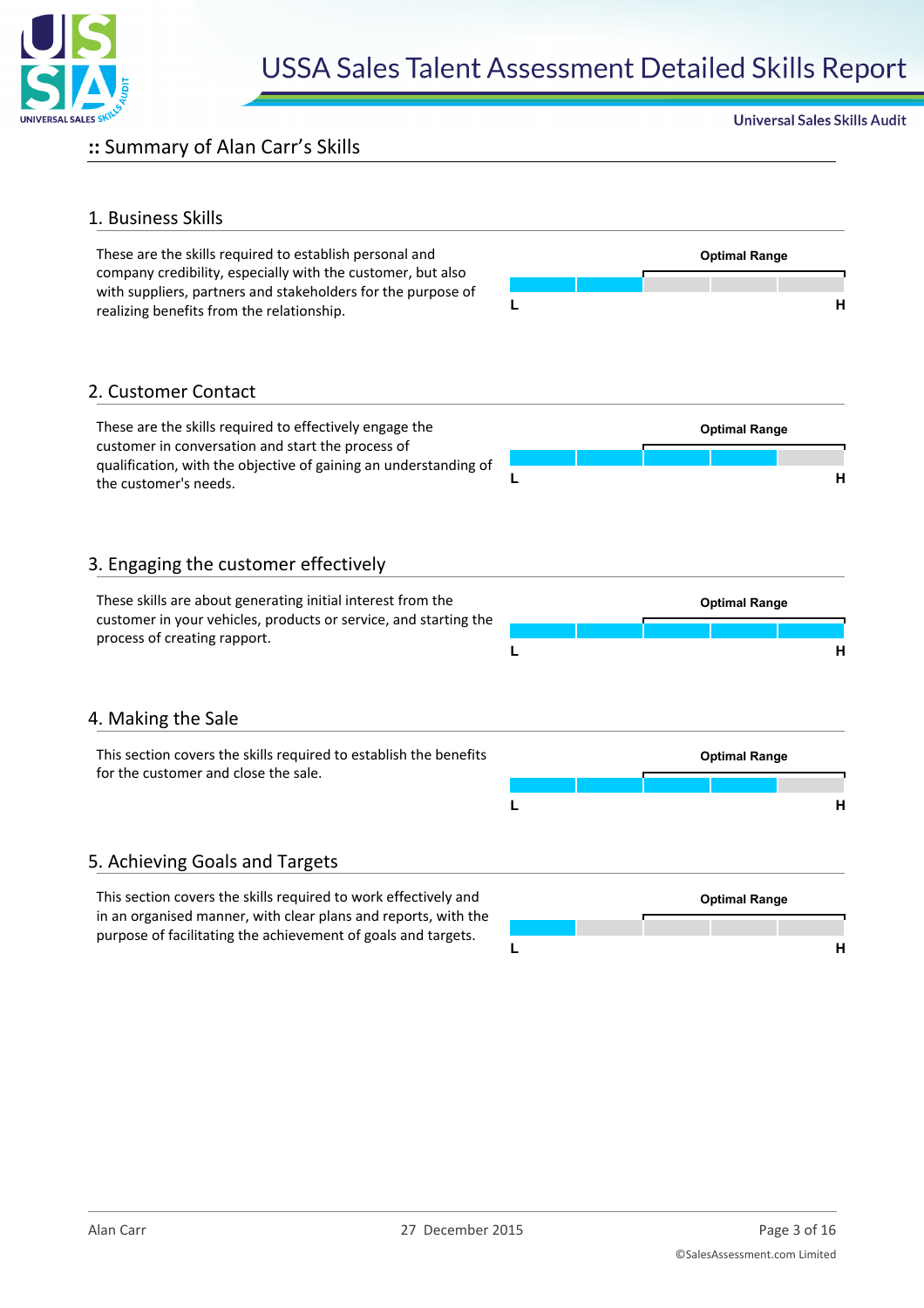

### **::** Detailed Skills Analysis

#### 1. Business Skills

These are the skills required to establish personal and **Optimal Range** company credibility, especially with the customer, but also with suppliers, partners and stakeholders for the purpose of realizing benefits from the relationship. **<sup>L</sup> <sup>H</sup>**



**Universal Sales Skills Audit** 

#### 1.0. Self-management and professionalism



This is the attribute of demonstrating self management in the business environment. This means having a business orientation which guides a person's behaviour, so that they demonstrate maturity, integrity and business and customer awareness. It involves: motivation to achieve, motivation to manage and improve their own skill and performance, and having a professional attitude to their work. This involves setting and adhering to standards and accountability for their own work, based on commitment to the business. This is an attribute (about behaviour) rather than a skill, but it is vital for being effective in a sales role.

- Customer and business awareness O
- Motivation to complete actions  $\Omega$
- Motivation to improve own skills and performance
- Setting and adhering to standards and accountability for own work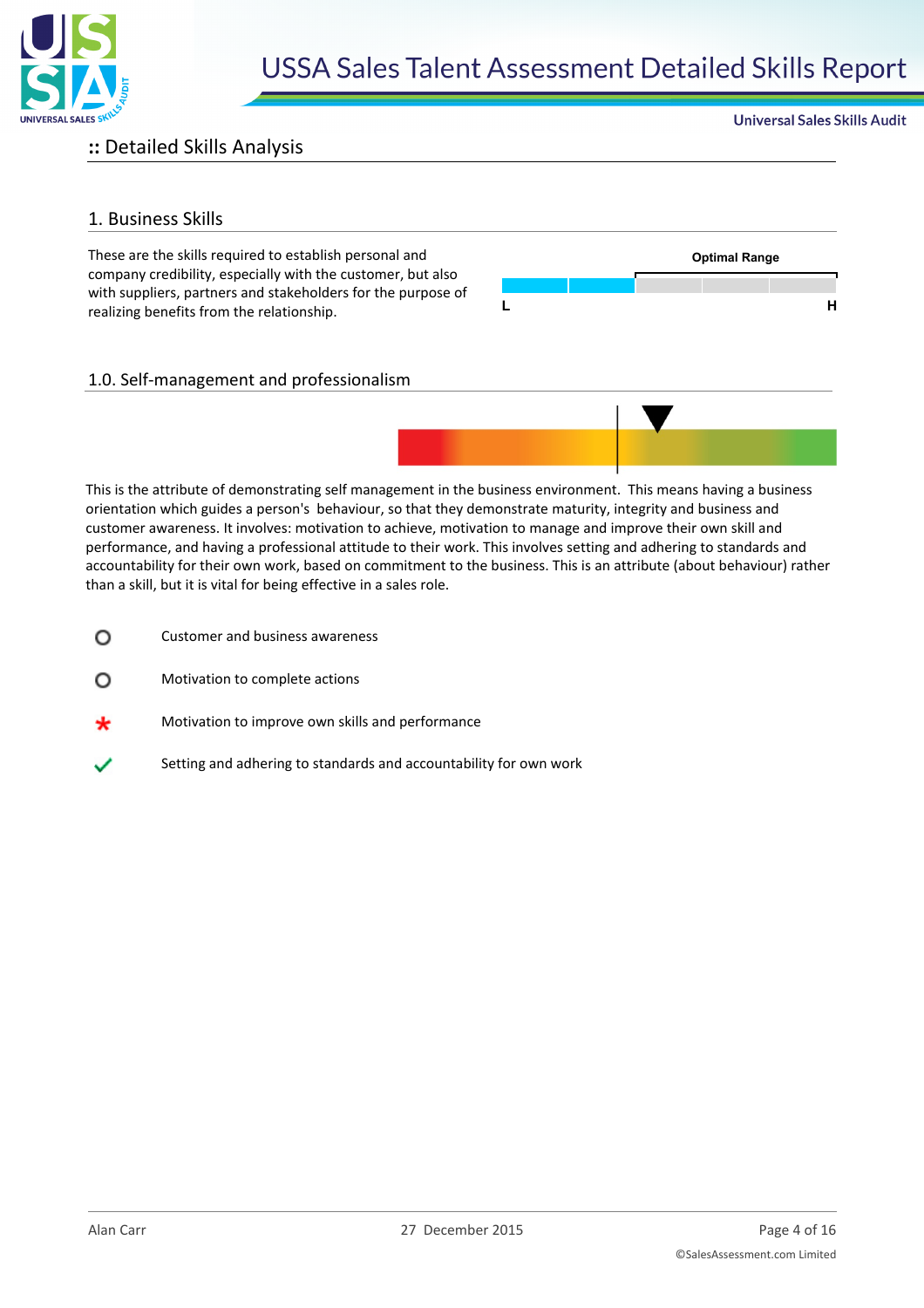

#### **Universal Sales Skills Audit**

#### 1.1. Exercising judgement and making decisions



This is the ability to make sound judgements and decisions. This involves questioning implications, prioritizing criteria, evaluating risks, evaluating options and deciding how to respond. Part of the skill is deciding when and how to seek further information or to refer to others.

- $\Omega$ Prioritising activities and actions
- Evaluating risk when taking action or making commitments to customers \*\*
- Evaluating possible options and deciding how to respond to a customer problem or enquiry
- Deciding when and how to seek further information or refer to others

#### 1.2. Problem solving



This is the ability to define and analyse problems and priorities and the ability to evaluate the issues raised and identify or create possible solutions. This skill requires individual analytical, diagnostic and creative ability, and ability to use others' expertise. The skill involves isolating key facts to penetrate to the root of the problem. This requires logical thought, and also lateral thinking.

- Ability to analyse problems
- Ability to use other's expertise when appropriate
- $\circ$ Thinking through problems logically and using new approaches when required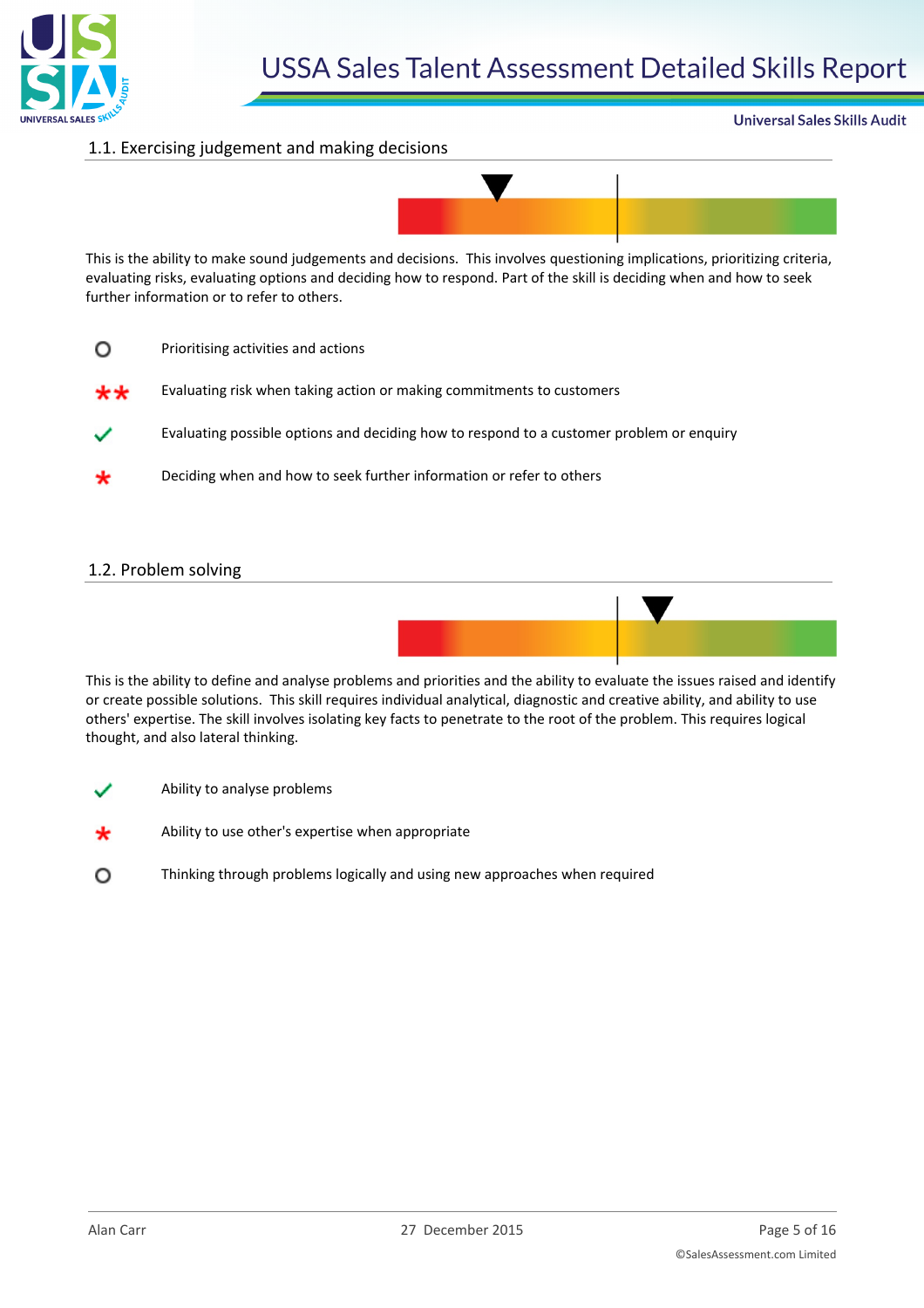

#### 1.3. Resilience and follow-through

#### **Universal Sales Skills Audit**



This is the ability to demonstrate focus in achieving goals, objectives and targets. This means coping with pressure, being adaptable in dealing with customer enquiries and problems and managing stress. It also means showing initiative and drive and giving others confidence in their ability to deliver a good customer experience and achieve results. It involves being careful and accurate in following through and fulfilling customer requirements.

| ** | Coping with multiple conflicting pressures |  |  |  |
|----|--------------------------------------------|--|--|--|
|----|--------------------------------------------|--|--|--|

- Persistence in dealing with problems ₩₩
- Showing initiative and drive
- Showing commitment to delivery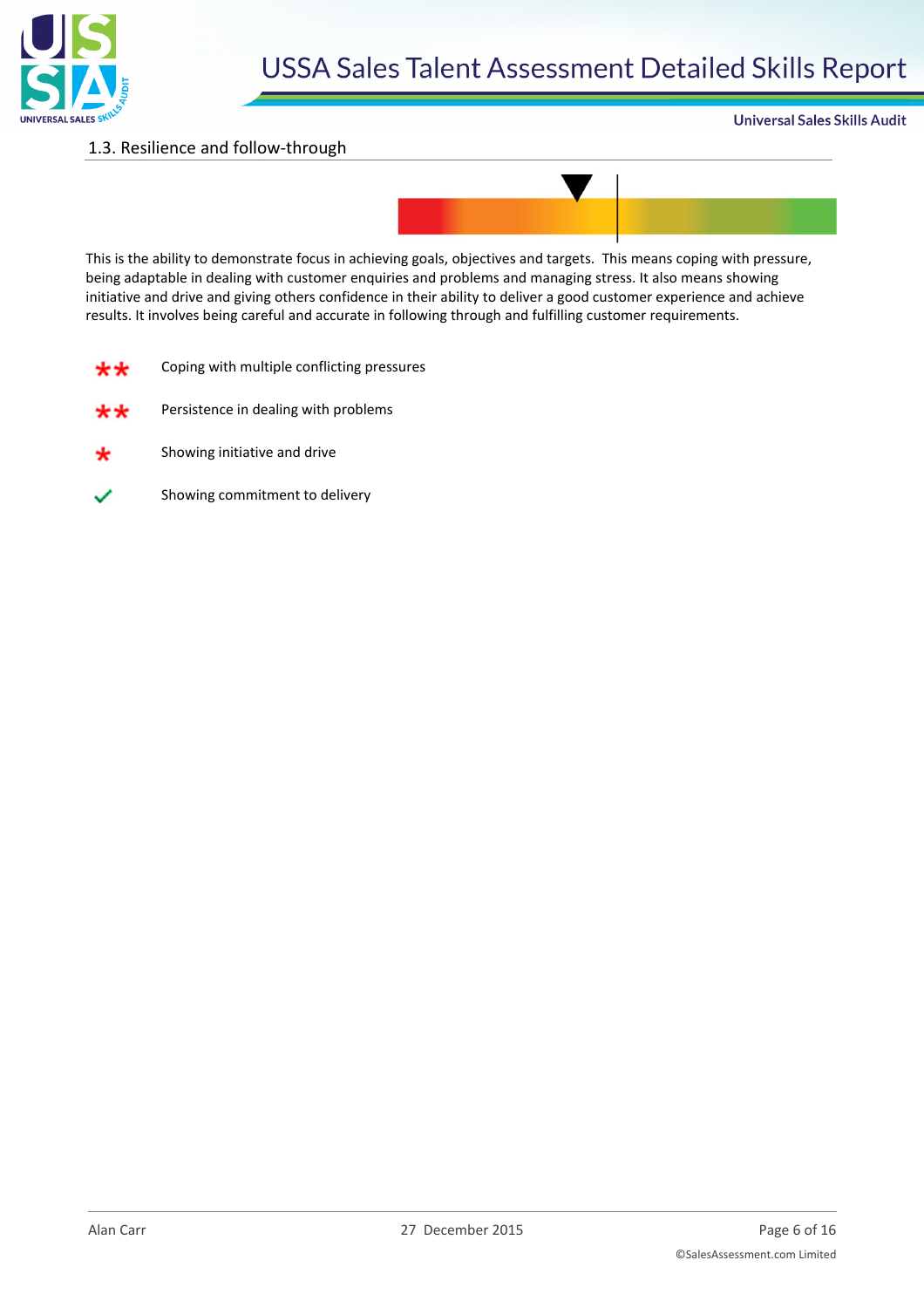

#### **Universal Sales Skills Audit**

#### 2. Customer Contact

These are the skills required to effectively engage the **Optimal Range** customer in conversation and start the process of qualification, with the objective of gaining an understanding of the customer's needs. **<sup>L</sup> <sup>H</sup>**



#### 2.0. Influencing customer expectations



This is the ability to find out and influence customer expectations to improve selling actions and effectiveness. This involves: testing, influencing, expressing the company's position clearly yet diplomatically, prioritizing issues and resolving problems.

| O  | Establishing the customer's expectations                                  |
|----|---------------------------------------------------------------------------|
| ンン | Influencing the customer's expectations                                   |
| ンン | Prioritising activities that move a customer relationship or deal forward |
|    | Reaching conclusions that are acceptable to both parties                  |

#### 2.1. Communicating



This is the ability to convey information and ideas so that customers and others understand the message. This involves the ability to express the message clearly, using a range of techniques to help others understand the information. It involves skills of 'active listening', summarising information and using language which is familiar and acceptable to the audience who may have a variety of cultural and knowledge backgrounds.

Expressing the message clearly

Active listening ∩

- $\Omega$ Summarising information gained from customer and other engagements
- Using language which is familiar and acceptable to the audience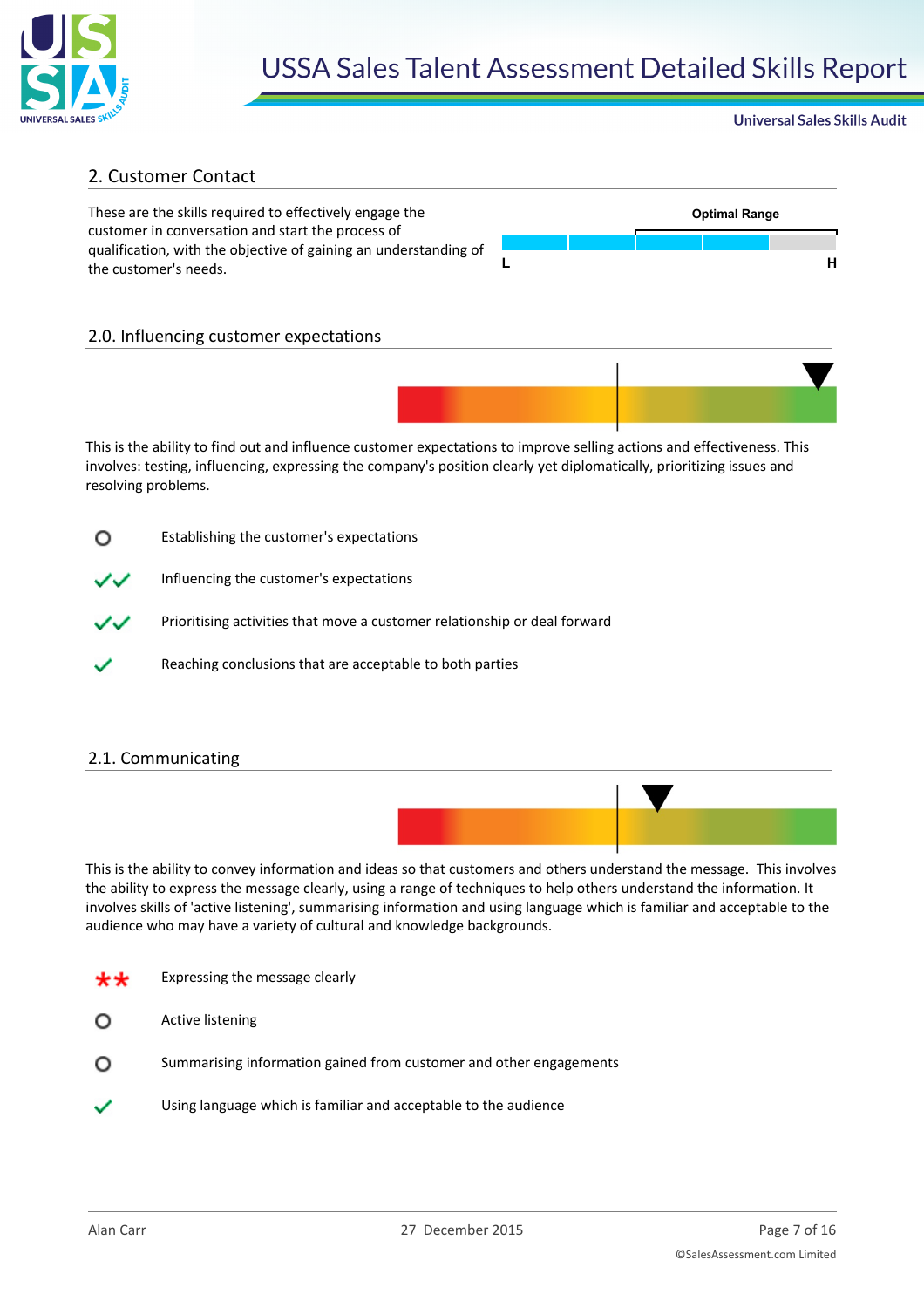

#### **Universal Sales Skills Audit**

#### 2.2. Advising the customer



This is the ability to guide the customer through the use of consulting techniques. It covers a range of approaches from offering information through to making recommendations. This requires knowledge of the customer's requirements or challenge. It also requires understanding, communication, using judgement, selecting approaches, using empathy creating rapport and influencing.

- Selecting the right approach when advising the customer
- Using the customer's preferred language and style
- Guiding the customer  $\circ$
- Creating rapport

#### 2.3. Using probing questions



This is the ability to maintain a clear picture of what information you have and what information you are missing, such that you can formulate and ask appropriate probing questions that plug the knowledge gap. This requires a combination of understanding, analysing and interpreting information in real time.

- $\circ$ Understanding of the information available and the pieces that are missing or need clarifying
- $\Omega$ Effective listening
- $\circ$ Ability to ask questions that drive out clarity of a situation
- $\circ$ Analysing the information received
- O Probing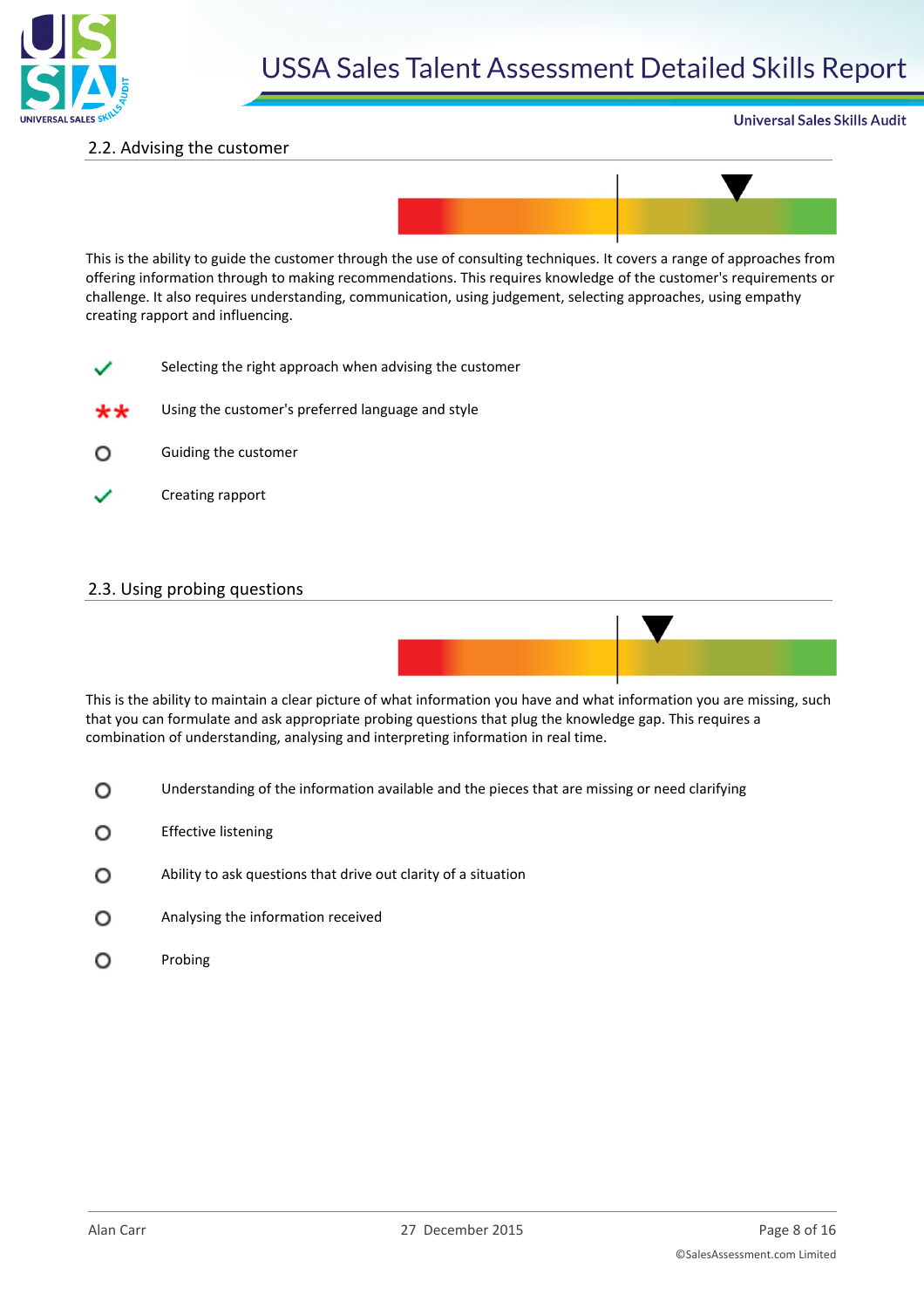

**Universal Sales Skills Audit** 

#### 3. Engaging the customer effectively

3.0. Awareness of competitors

These skills are about generating initial interest from the **Optimal Range** customer in your vehicles, products or service, and starting the process of creating rapport.



This is the ability to understand your competitors, their brand positioning, products and marketing strategies and the impact of these on the perception of your customers.



Awareness of competitors and their positioning

Understanding the implications of competitor activity on own opportunities

#### 3.1. Customer engagement



This is the ability to engage customers and prospects over the phone, initiating and managing conversations with them that enable you to determine their level of potential interest in your Brand, vehicles and related products.

- Engaging the customer
- Sales Confidence
- Initiating and managing customer conversations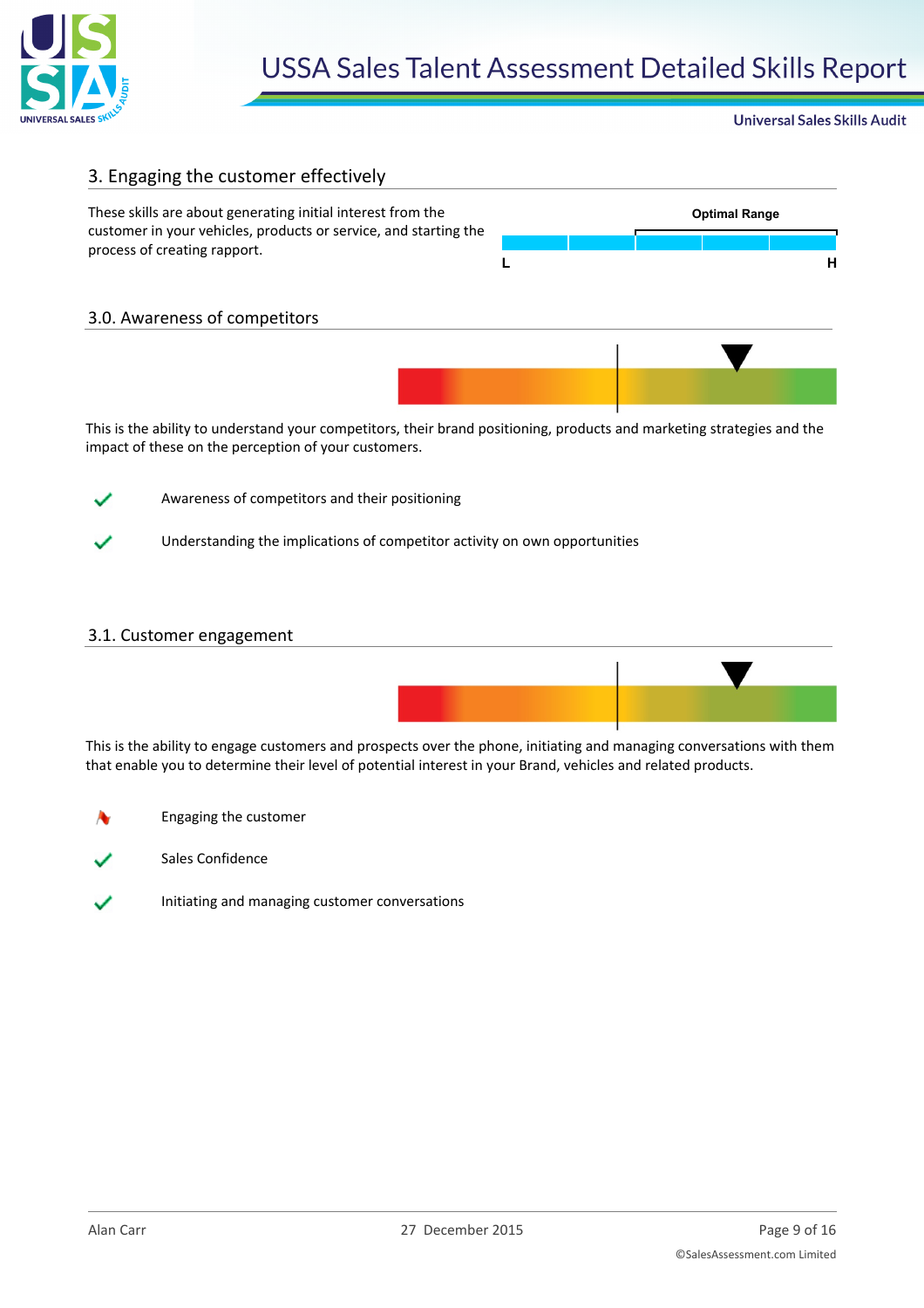

#### **Universal Sales Skills Audit**

#### 3.2. Keeping abreast of new products and features



This involves assimilating and understanding new trends, automotive technologies, products etc. in order to evaluate and interpret them for use with customers. This requires a ready assimilation and understanding of new concepts and a probing and challenging approach to new ideas, linked to an ability to interpret these new concepts or ideas into increased benefits for customers.



A ready assimilation of new products, features and technology

Understanding the benefits to the customer of new features, accessories and products

#### 3.3. Testing and challenging assumptions



This is the ability to test and challenge assumptions in your dealings with customers and others, involving identifying assumptions in anything, testing their implications and challenging their validity.

- Identifying the assumptions made by a customer  $\circ$
- $\Omega$ Understanding the implications of a customer assumption on an opportunity
- Probing and questioning identified assumptions with the customer to gain clarity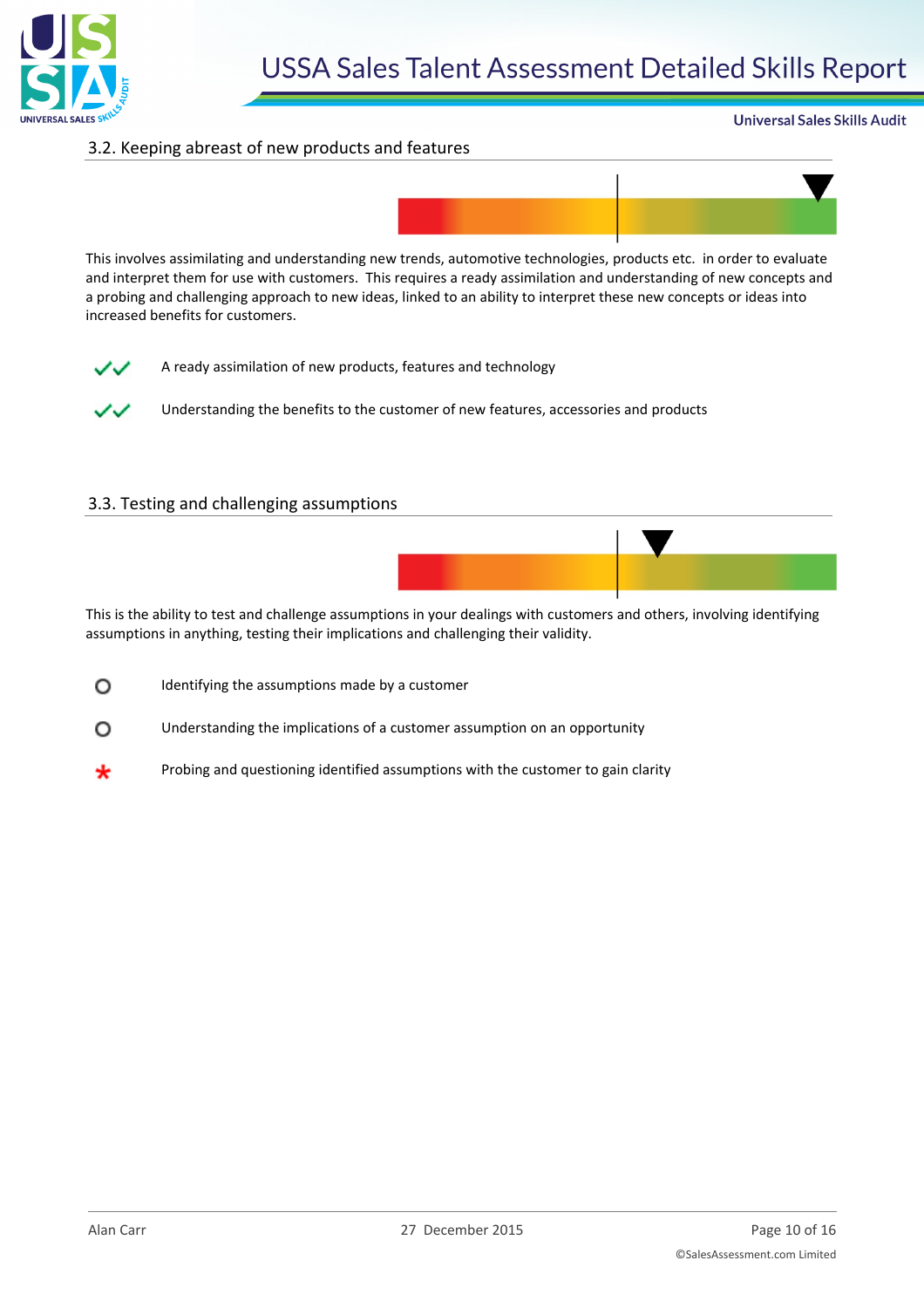

#### **Universal Sales Skills Audit**

#### 4. Making the Sale



- Influencing the customer
- Proposing a solution to meet the customer requirements

#### 4.1. Negotiating

This means working with the customer towards agreeing a position, and ultimately a deal, which has optimal, mutual benefits for all parties. This requires a combination of skills in: planning, persuading and influencing, listening, anticipating the concerns and thoughts of the other party, empathy, using techniques to get the other party committed, handling objections and managing conflict. This also requires knowledge of: negotiation and psychological techniques.

- Having a clear view of the desired end result
- Listening to obtain information to help the negotiation
- Anticipating and addressing concerns
- Using a range of effective techniques to create a good outcome for both parties\*\*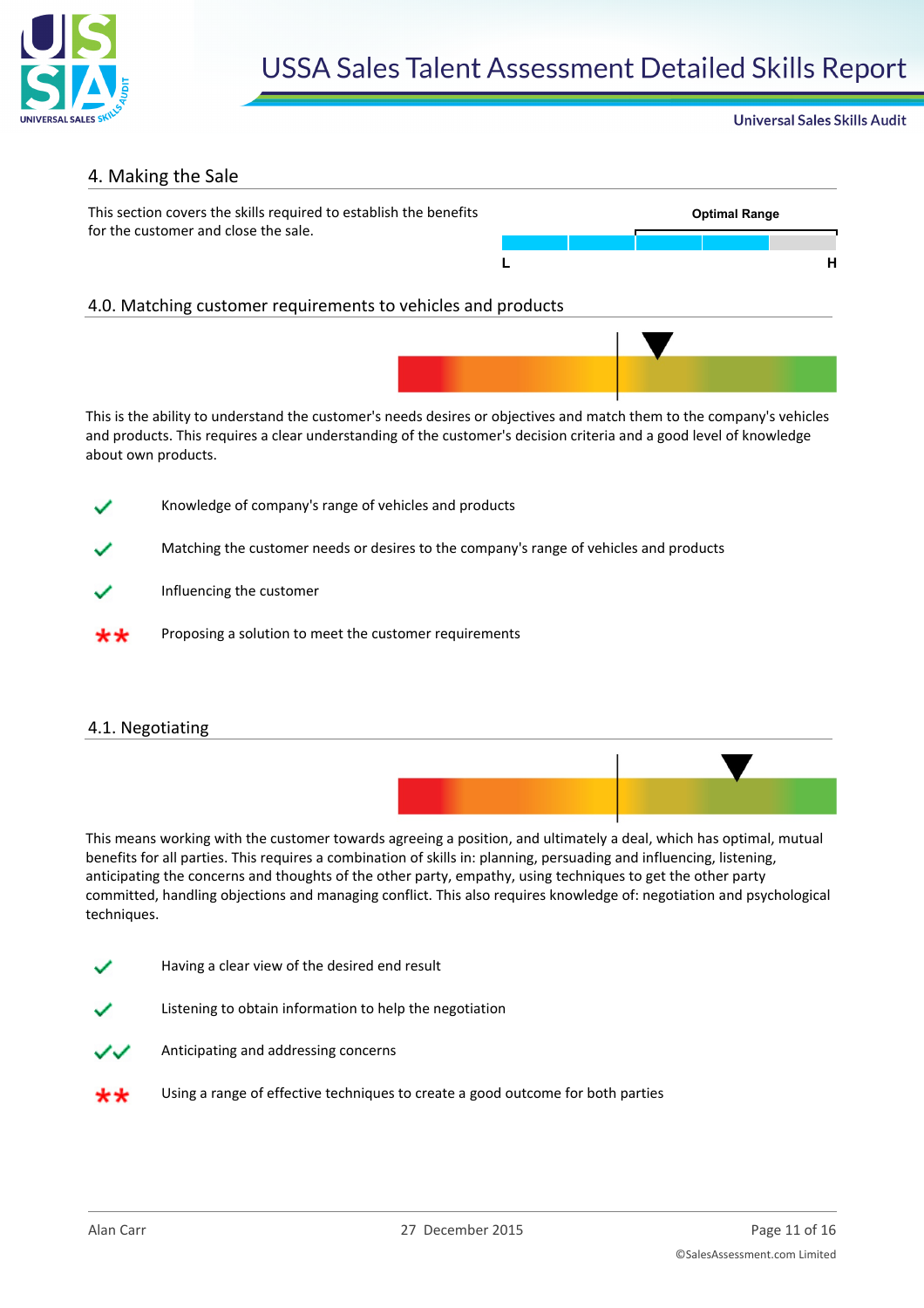

#### **Universal Sales Skills Audit**

#### 4.2. Objection handling



This is the ability to effectively deal with objections raised by customers in such a way that you turn them around to a positive and move further towards agreement as a result. This requires a combination of understanding how your customer perceives your product and why and having the understanding of appropriate techniques to handle the objections.



Probing and analysing to ensure understanding  $\circ$ 



Ability to deal with all types of objections

#### 4.3. Spotting opportunities



These are the skills required to effectively identify good opportunities and position the value to the customer.

- Making the most of customer interaction
- O Communicating the benefits
- Understanding the value that an offering creates for a customer
- Knowledge of the type of customer the business serves $\circ$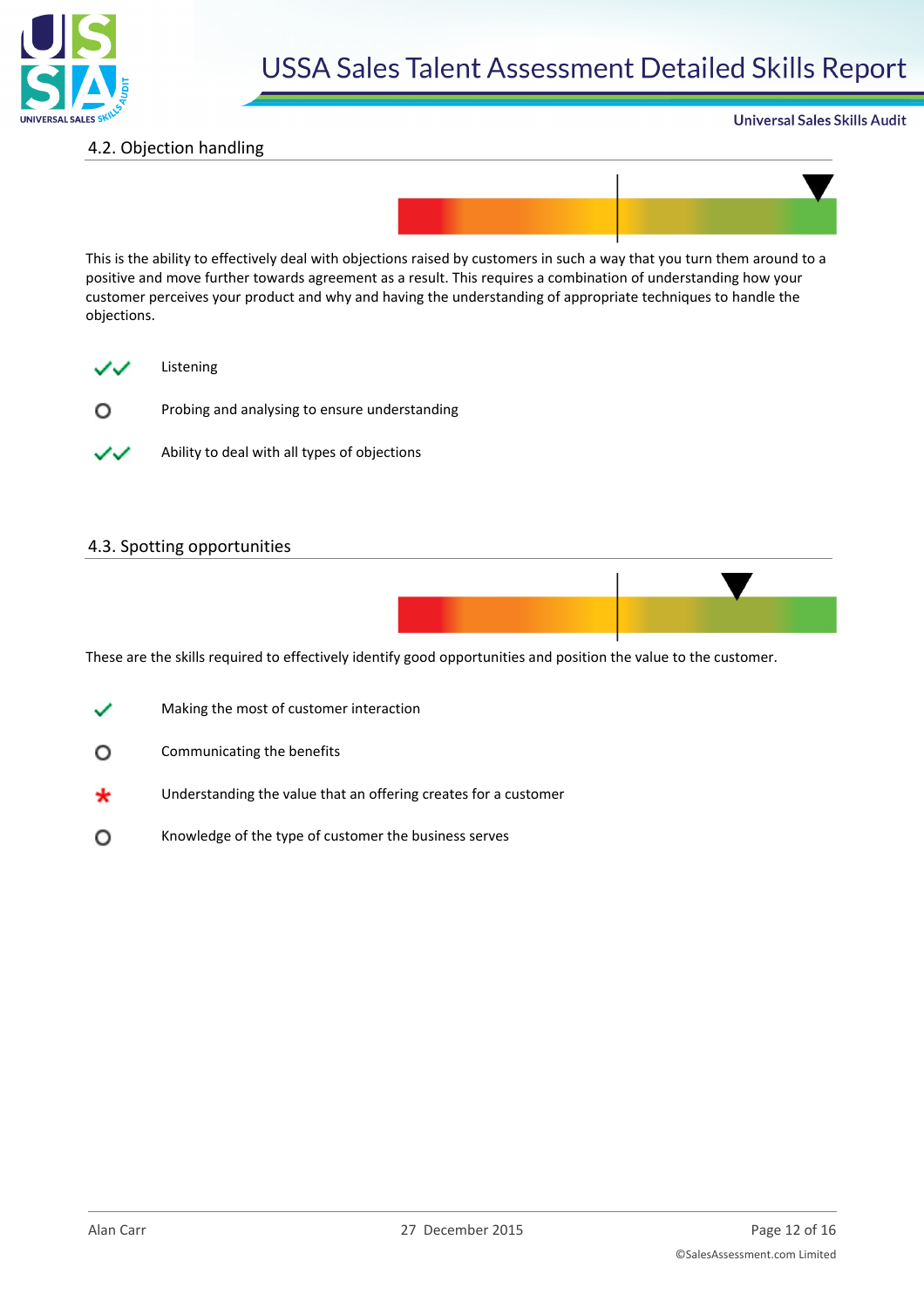

#### 4.4. Understanding customer needs





This is the ability to identify the key needs of the customer and match your vehicles, products and services to those needs. This involves engaging the customer to test your assessment of the needs as well as having a good knowledge of own company's vehicles and products.

 $\circ$ Gaining an understanding of the customer's requirements

Clarifying the understanding of the customer requirements ∗



Analysing the customer need

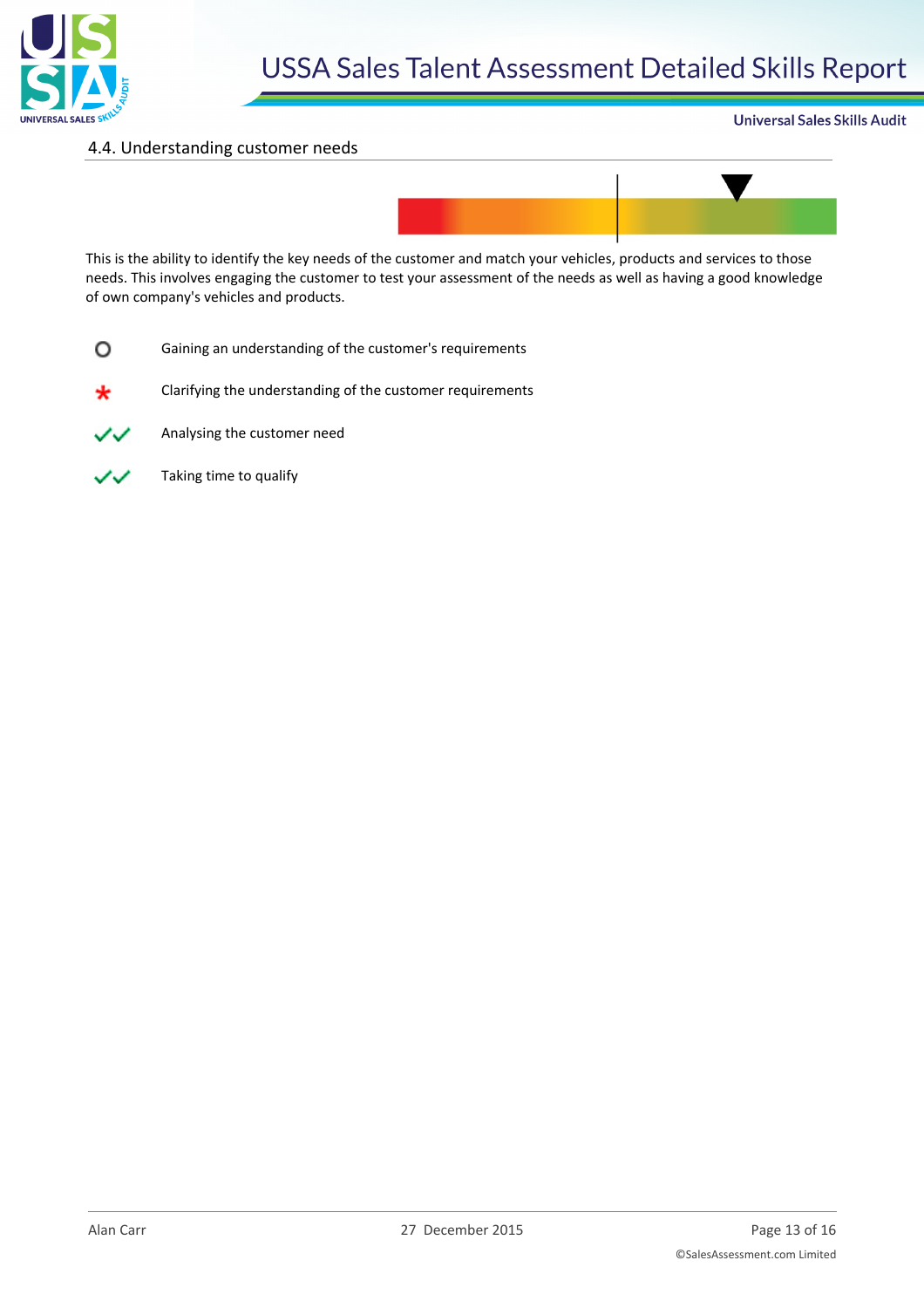

#### **Universal Sales Skills Audit**

#### 5. Achieving Goals and Targets

This section covers the skills required to work effectively and **Optimal Range** in an organised manner, with clear plans and reports, with the purpose of facilitating the achievement of goals and targets.



#### 5.0. Planning and managing activities



This is the ability to plan and manage the day to day activities associated with a person's work. It involves identifying key activities and managing own time and paperwork effectively.

- $\circ$ Ability to plan activities to achieve objectives or solve problems
- Managing paperwork ₩

#### 5.1. Achieving goals, objectives and targets



This is the ability to recognize specific goals, objectives and targets and take all steps necessary to achieve them. This requires the ability to assimilate and understand the implications of a set of goals, targets or objectives and interpreting their significance.

- Understanding of own targets, goals and objectives and how to achieve them
- Knowledge and understanding of department's financial metrics and drivers∗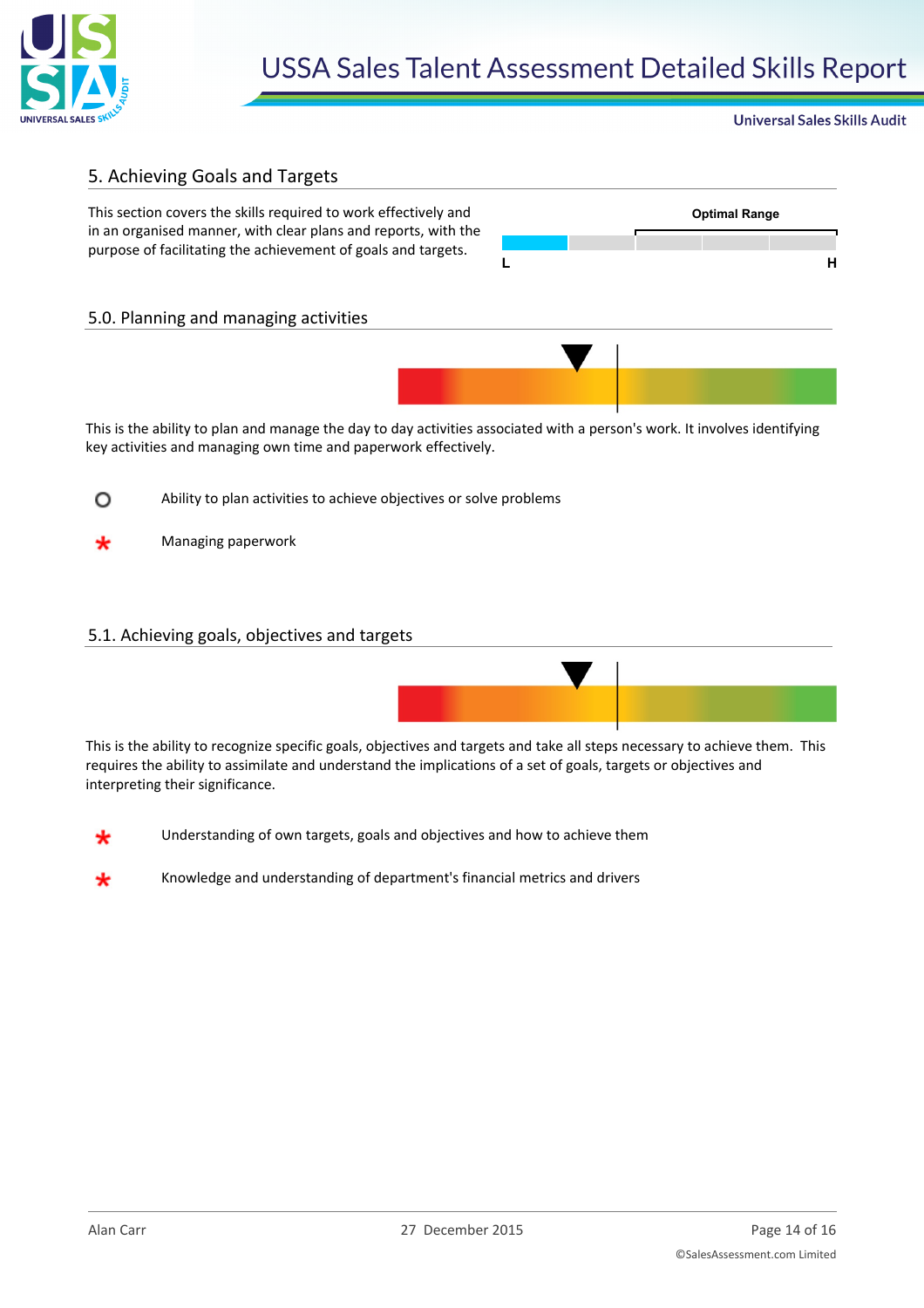

#### 5.2. Paperwork management





This is the ability to complete paperwork accurately and in a timely manner and according to the company's policies and guidelines. This requires organisation and quality orientation.



Accurate maintenance of paperwork



Timely completion of paperwork